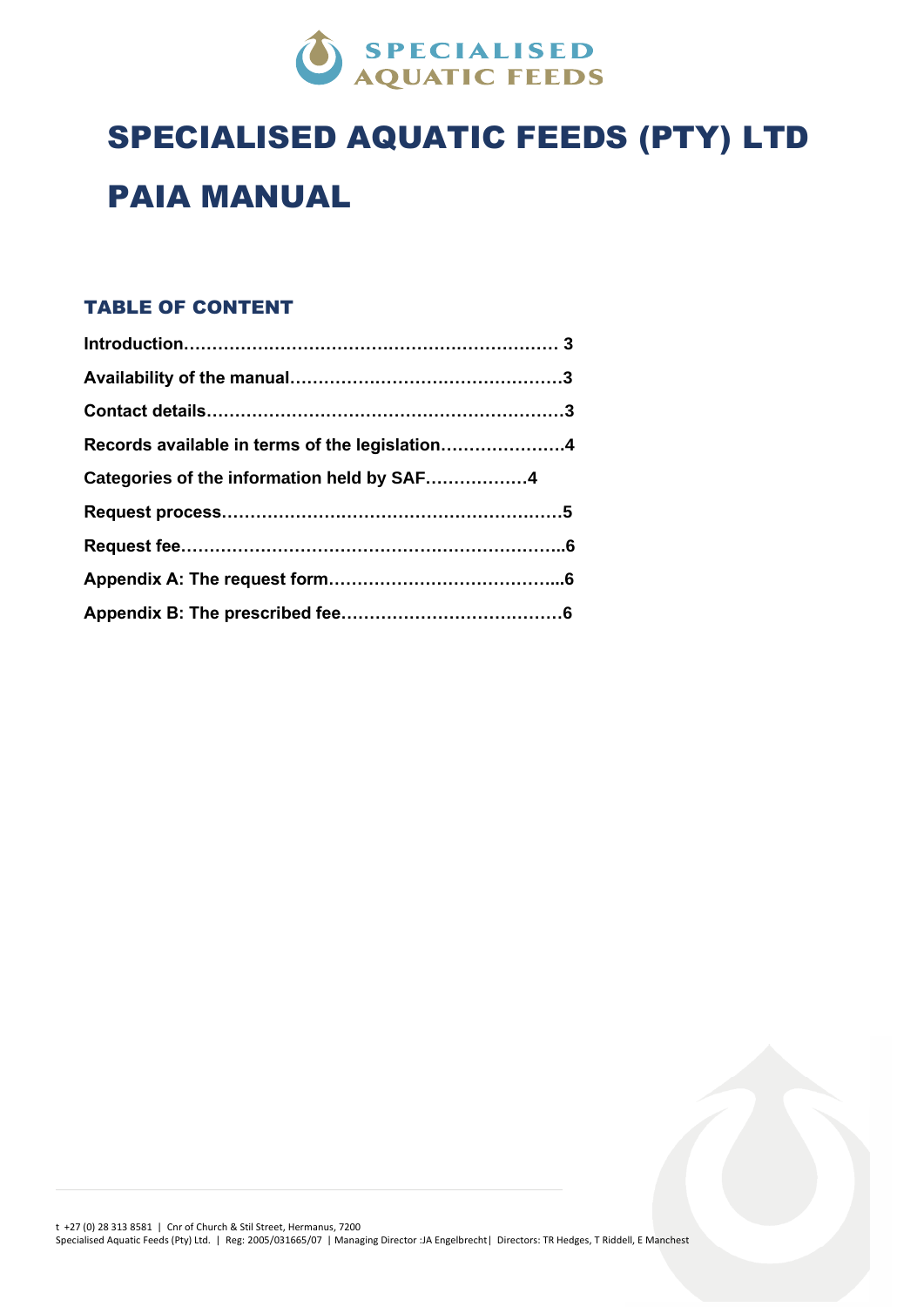

# **1. Introduction**

Specialised Aquatic Feeds (Pty) Ltd or "We" refers to SAF, a registered company in The Republic of South Africa.

# **Company details:**

| <b>Member companies</b>                                            | <b>Address</b>                               | <b>Information officer</b>                  |
|--------------------------------------------------------------------|----------------------------------------------|---------------------------------------------|
| Abagold limited<br>(Holding Company)<br><b>Specialised Aquatic</b> | Cnr. Church & Still St,<br>Hermanus,<br>7200 | Phindile Kubheka- Financial<br>Officer      |
| Feeds (Pty)Ltd                                                     |                                              | <b>Tracey Giles- Procurement</b><br>Manager |

We are committed to compliance with the directives of the South African Constitution and national legislation.

This manual was compiled in accordance with the Promotion of Access to Information Act (PAIA) No. 2 of 2000 and to address the requirements of the Protection of Personal Information Act (POPIA) No. 4 of 2013

PAIA and POPIA give effect to section 32 of the South African Constitution, which focuses on the right to access information i.e., everyone has the right of access to information held by the state or a private body to enforce a culture of transparency and accountability.

Section 51 of POPIA requires that SAF, as a private body compile a manual giving information to the public regarding the records held and the procedures to be followed in requesting information Income Tax Act 58 of 1962

# **2. AVAILABILITY OF THE MANUAL**

The manual is available our:

• **our website**

<https://www.specialisedaquaticfeeds.co.za/>

- **SAF PREMISES**
- Physical address: cnr of church & stil Road **Hermanus**

7200

# **3. CONTACT DETAILS**

• Physical address: cnr of church & stil Road

**Hermanus** 7200

Specialised Aquatic Feeds (Pty) Ltd. | Reg: 2005/031665/07 | Managing Director :JA Engelbrecht| Directors: TR Hedges, T Riddell, E Manchest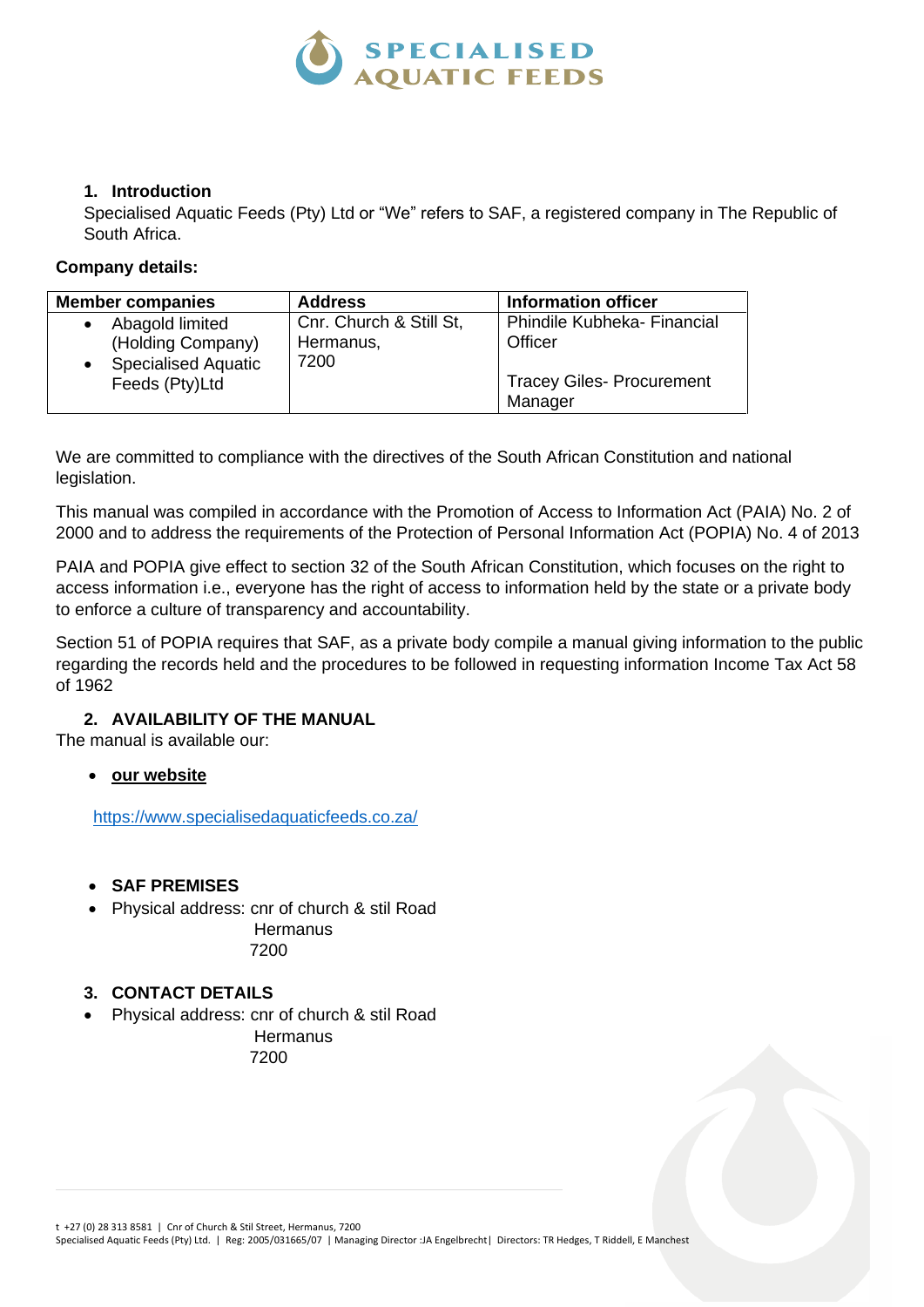

• Postal address: PO Box 1291,

Hermanus,

7200

- Email address: info@abagold.co.za
- Telephone number: +27 (0)28 313 0253
- Fax number: +27 (0)28 312 2194
- Website:<https://www.specialisedaquaticfeeds.co.za/>

# 4. **RECORDS AVAILABLE IN TERMS OF LEGISLATION**

SAF keeps information and records in accordance with the following legislation, which includes, but is not limited to the following legislation

1.Basic Conditions of Employment Act 75 of 1997

- 2.Compensation for Occupational Injuries and Diseases Act 130 of 1993
- 3. Companies Act No. 71 of 2008
- 4. Income Tax Act 58 of 196
- 5. Labour Relations Act 66 of 1995
- 6. Skills Development Levies Act 9 of 1999
- 7. Unemployment Insurance Act 63 of 2001
- 8. Value Added Tax Act 89 of 1991
- 9. Employment Equity Act 55 of 1998
- 10. Consumer Protection Act 2008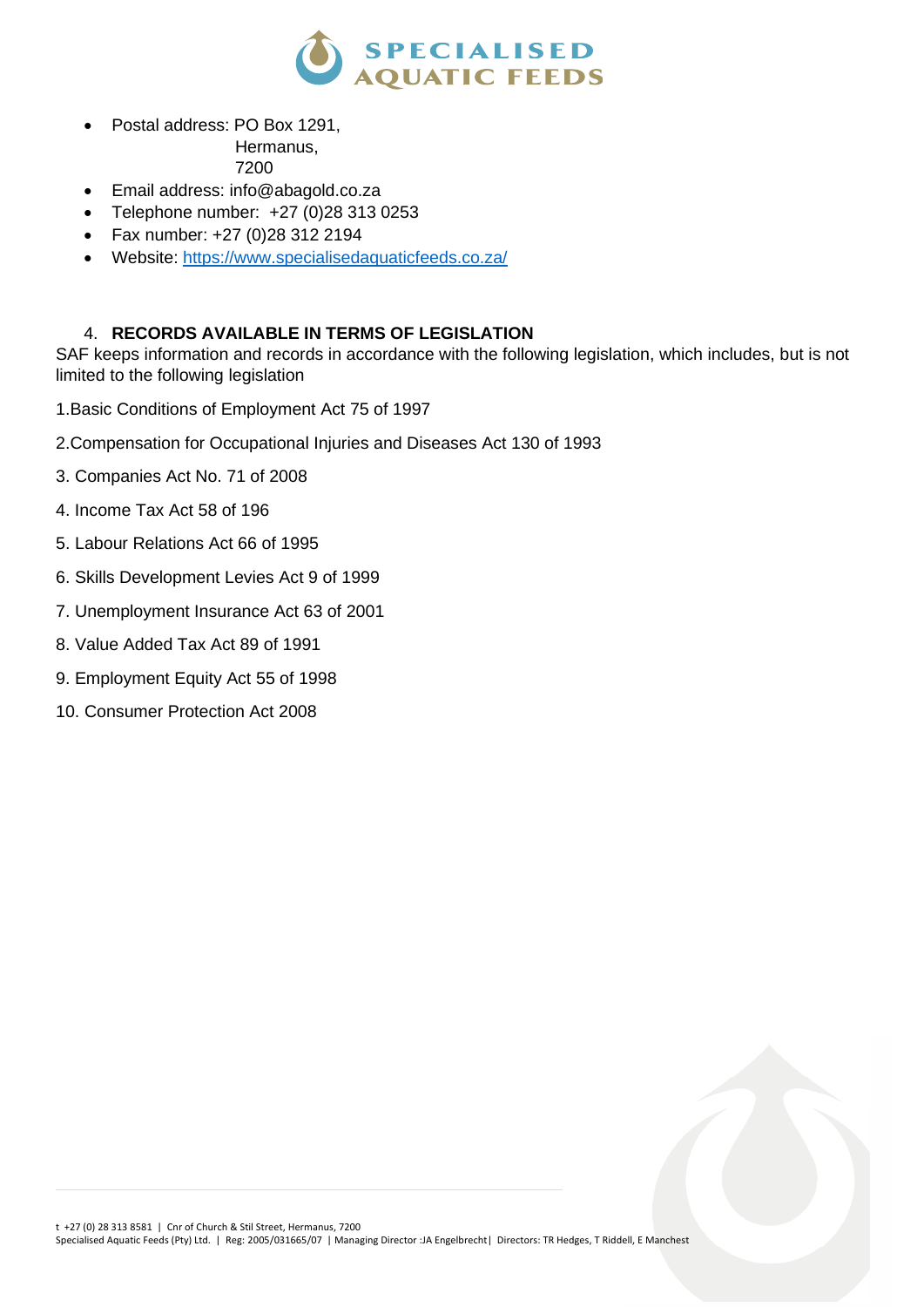

# **5.CATERGORIES OF THE INFORMATION HELD AT ABAGOLD LTD (Holding Company)**

#### **BUSINESS INFORMATION**

- **1. Documents of Incorporation**
- **2. Memorandum of Incorporation**
- **3. Minutes of Board of Directors meetings**
- **4. Records relating to the appointment of directors/ auditor / secretary / public officer / and other officers**
- **5. Share Register and other statutory registers**

# **FINANCIAL RECORDS**

- **1. Annual Financial Statements**
- **2. Tax Returns**
- **3. Accounting records**
- **4. Asset Register**
- **5. Rental Agreements**
- **6. Invoices**
- **7. General correspondence**
- **8. Banking Records Bank Statements Paid Cheques Electronic banking records**
- **9. Contracts**

## **INCOME TAX RECORDS**

- **1. PAYE Records**
- **2. Documents issued to employees for income tax purposes**
- **3. Records of payments made to SARS on behalf of employees**

#### **All other statutory compliances: -**

- **4. VAT - Regional Services Levies - Skills Development Levies**
- **5. UIF**
- **6. Workmen's compensation, etc…**

#### **HUMAN RESOURCES**

**1. Employment contracts** 

Specialised Aquatic Feeds (Pty) Ltd. | Reg: 2005/031665/07 | Managing Director :JA Engelbrecht| Directors: TR Hedges, T Riddell, E Manchest

t +27 (0) 28 313 8581 | Cnr of Church & Stil Street, Hermanus, 7200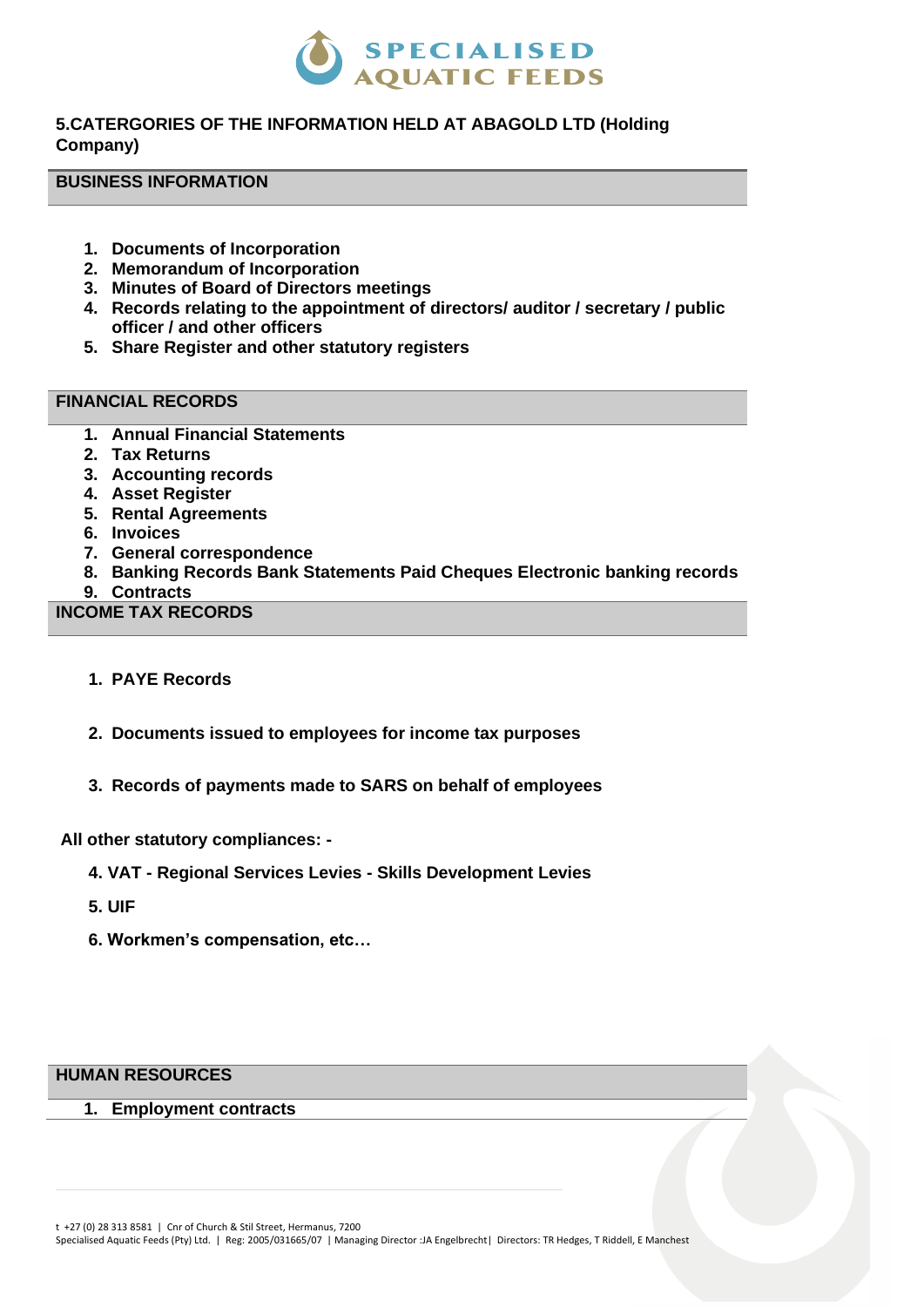

- **2. Employment equity plan**
- **3. Pension fund records**
- **4. Disciplinary records**
- **5. Salary records**
- **6. SETA records**
- **7. Disciplinary Records**
- **8. Abagold Induction manual**
- **9. Training records**
- **10. Training manuals**
- **11. Leave records**

## **CLIENT SERVICE RECORDS**

- 1. Proposal and Tender Documents
- 2. Project plan Records
- 3. Risk management records
- 4. Findings and Recommendation reports
- 5. Client Contracts
- 6. Client business information
- 7. Investigative Material
- 8. Legal Documentation

## **6.REQUEST PROCESS**

An individual who requests access to records must complete the necessary request form, as set out in Appendix A, and the completed form must be marked for the attention of the Information Officer and sent to:

- SAF email
- SAF postal address

The following should be detailed in the form:

- The requester must indicate which form of access is required.
- Identify the right that is sought to be exercised or protected.

• Provide an explanation of which the requested record is required for the exercise or protection of that right and,

• Provide proof of the capacity in which the requester is requesting the information- Proof of identification of the requestor (and related third parties acting on behalf of the requestor) must be provided on submitting the request form.

An initial response to a request may take up to 30 days from the date of receipt. The Information Officer may extend the period by an additional 30 days depending on the complexity of the request requirements. If access to a record/information is granted, the requestor will be notified and will include the following:

• An indication of the access fee that should be paid upon gaining access (if any).

• An indication of the form in which the access will be granted.

If access to a record/information is denied, the requestor will be notified, and we will include the following:

t +27 (0) 28 313 8581 | Cnr of Church & Stil Street, Hermanus, 7200

Specialised Aquatic Feeds (Pty) Ltd. | Reg: 2005/031665/07 | Managing Director :JA Engelbrecht| Directors: TR Hedges, T Riddell, E Manchest